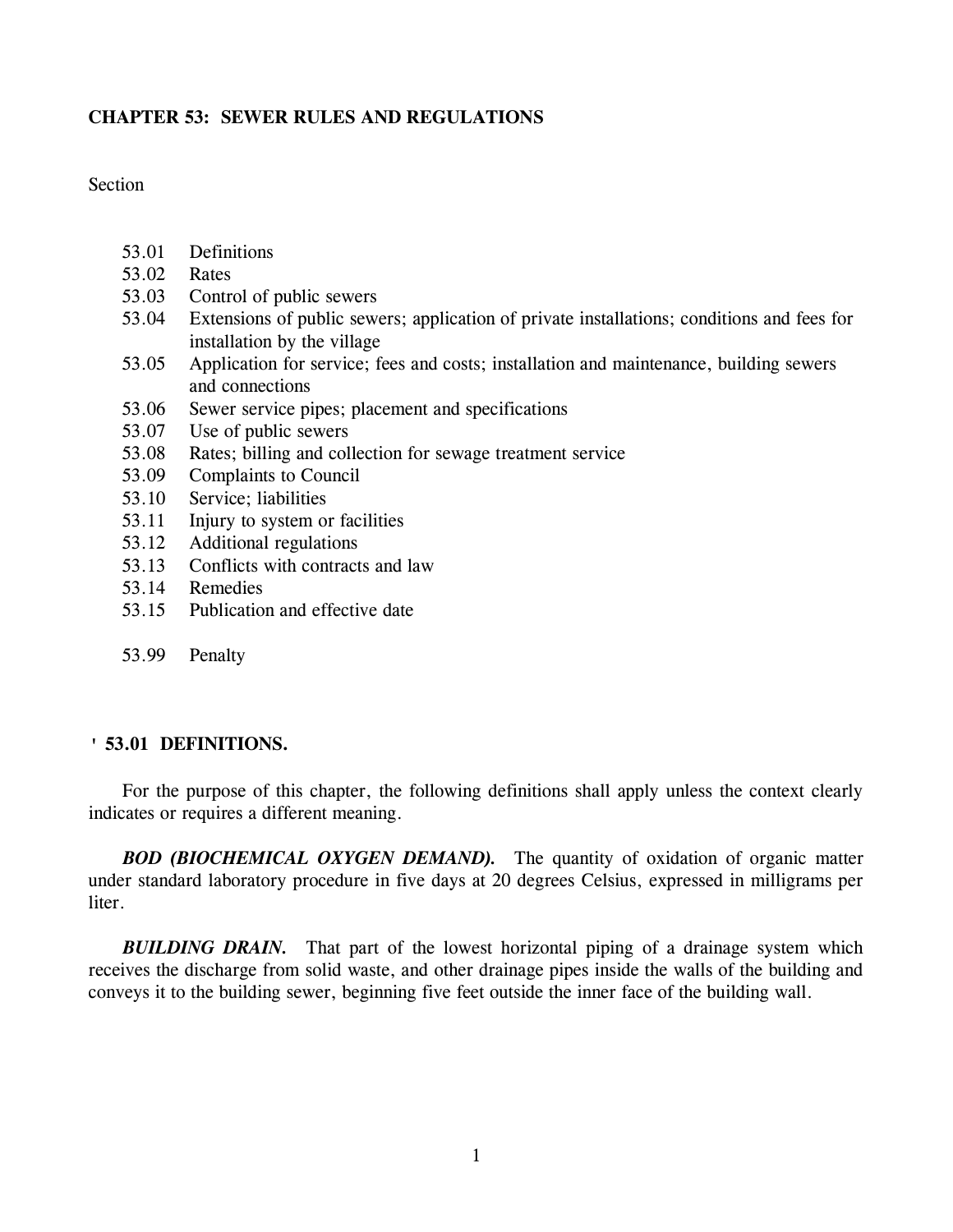*BUILDING SEWER (*or *SEWER SERVICE PIPE).* The pipe conveying wastewater or sewage from the point of discharge or building drain on any premises to the public sewer.

*CLASSES OF USERS.* The division of sanitary sewer works customers into classes by similar process or discharge flow characteristics, as follows:

(1) *RESIDENTIAL USER.* An individual house, dwelling unit, mobile houses, condominiums or multi-family dwellings.

(2) *COMMERCIAL USER.* Any retail or wholesale business engaged in selling merchandise or a service.

(3) *INDUSTRIAL USER.* Any nongovernmental user of a publicly owned treatment works discharging in excess of 25,000 gallons per day of waste, or waste which contains pollutants which interfere with the treatment process and are toxic, incompatible, contaminated or otherwise reduce utility to sludge.

*COMBINED SEWER.* A sewer receiving both surface runoff and sewage.

*COMPATIBLE POLLUTANT.* Biochemical oxygen demand, suspend solids, pH and fecal coliform bacteria, and any additional pollutants identified in the NPDES permit if the treatment works was designated to treat pollutants and, in fact, can remove the pollutants to a substantial degree. The term *SUBSTANTIAL DEGREE* generally means removals on the order of 80% or greater.

*COUNCIL.* The Village Council of the Village of Parma.

*GARBAGE.* Solid wastes from the domestic and commercial preparation, cooking, and dispensing of food and from the handling, storage and sale of produce.

*INCOMPATIBLE POLLUTANT.* Pollutant that is not a compatible pollutant.

*INDUSTRIAL COST RECOVERY.* The recovery from each industrial user of a portion of the U. S. Environmental Protection Agency grant which is allocable to the treatment of industrial wastes.

*INDUSTRIAL WASTE.* The liquid waste from industrial, manufacturing processes, trade or business as distinct from segregated domestic strength wastes or wastes from sanitary conveniences.

*INFILTRATION.* Any water entering the sewer system from the ground, through such means as, but not limited to, defective pipes, pipe joints, connections or manhole walls. *INFILTRATION* does not include, and is distinguished from, inflow.

*INFILTRATION/ INFLOW.* The total quantity of water from both infiltration and inflow without distinguishing the source.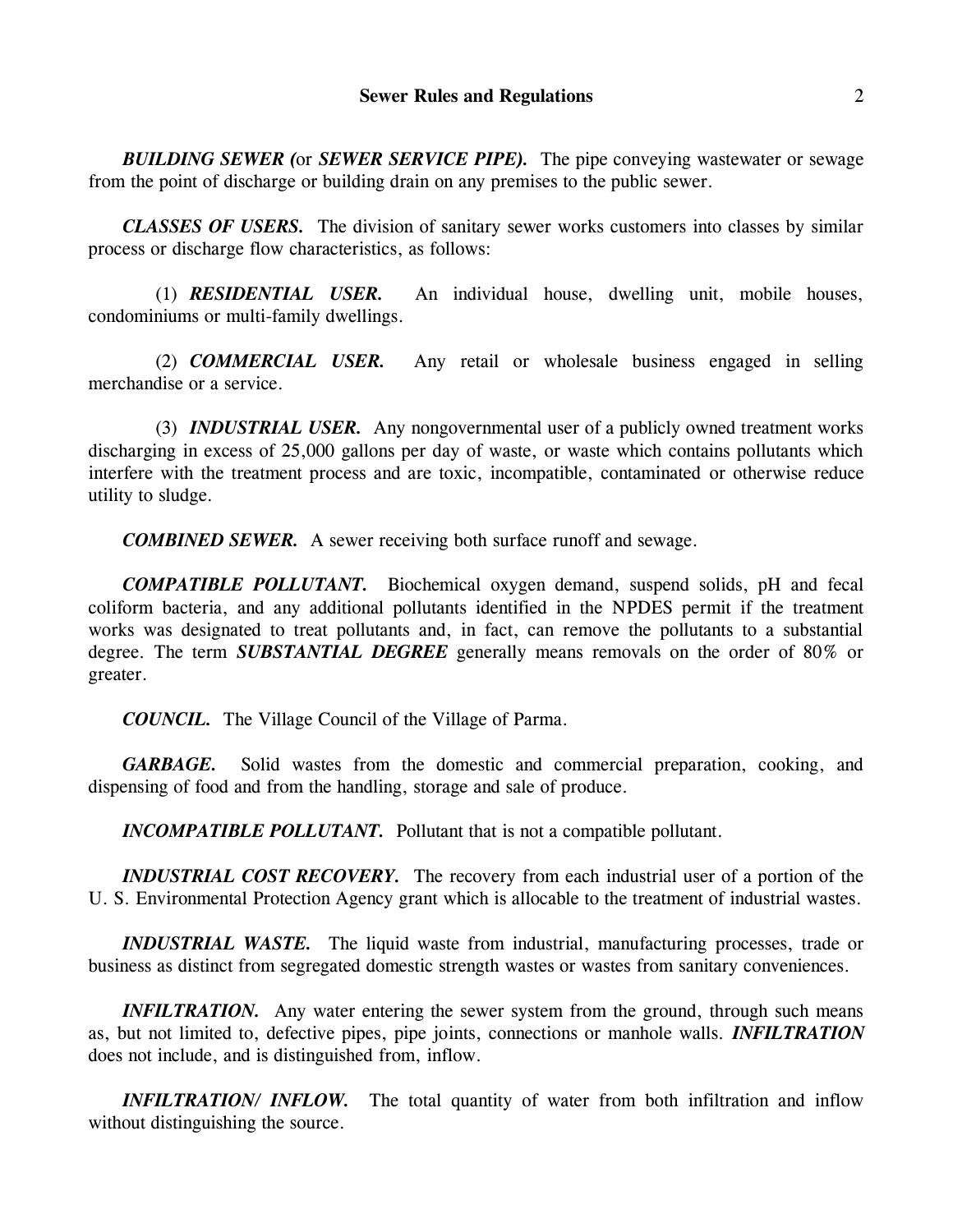*INFLOW.* Any water entering the system through such sources as, but not limited to, building down spouts, footing or yard drains, cooling water discharges, seepage lines from springs, swampy areas and storm drain cross connections. *INFLOW* does not include, and is distinguished from, infiltration.

*LONG TERM DEBT FEE.* The charge levied on all users of the sewer supply system for the cost of operation, maintenance, replacement of the system and the cost of any bonded indebtedness of which debt repayment is to be made from the revenues of the system.

*MAIN.* Any pipe, other than a service pipe, used for conveying or distributing water.

*MAY.* Permissive. (See definition of *SHALL*.)

*MAJOR CONTRIBUTING INDUSTRY.* An industrial user that discharges:

(1) A flow of 50,000 gallons or more per average workday;

(2) A flow exceeding 5% of the total treatment plat flow;

(3) Toxic pollutants in toxic amounts as defined in the NPDES permit; or

(4) A flow with a significant impact on the treatment plant when considered alone or in combination with other industrial users.

*NATURAL OUTLET.* An outlet into a watercourse, pond, ditch, lake or other body of surface water to ground water.

*NORMAL STRENGTH SEWAGE.* A sanitary wastewater flow containing an average daily BOD of not more than 20 mg/l or an average daily suspended solid concentration of not more than 250 mg/l.

*NPDES PERMIT.* The National Pollution Discharge Elimination System permit issued by the Michigan Department of Environmental Quality for the discharge of wastewater into the waters of the state.

*OPERATION AND MAINTENANCE COSTS.* All costs, direct and indirect, other than debt service, necessary to ensure wastewater treatment on a continuing basis, to conform with all related federal, state and local requirements, and to ensure optimal long-term facility management (these O & M costs include depreciation and replacement costs).

*OWNER.* Any person or legal entity holding title of record to any premises connected or to be connected with the village sewers, or the duly authorized agent of such person or legal entity.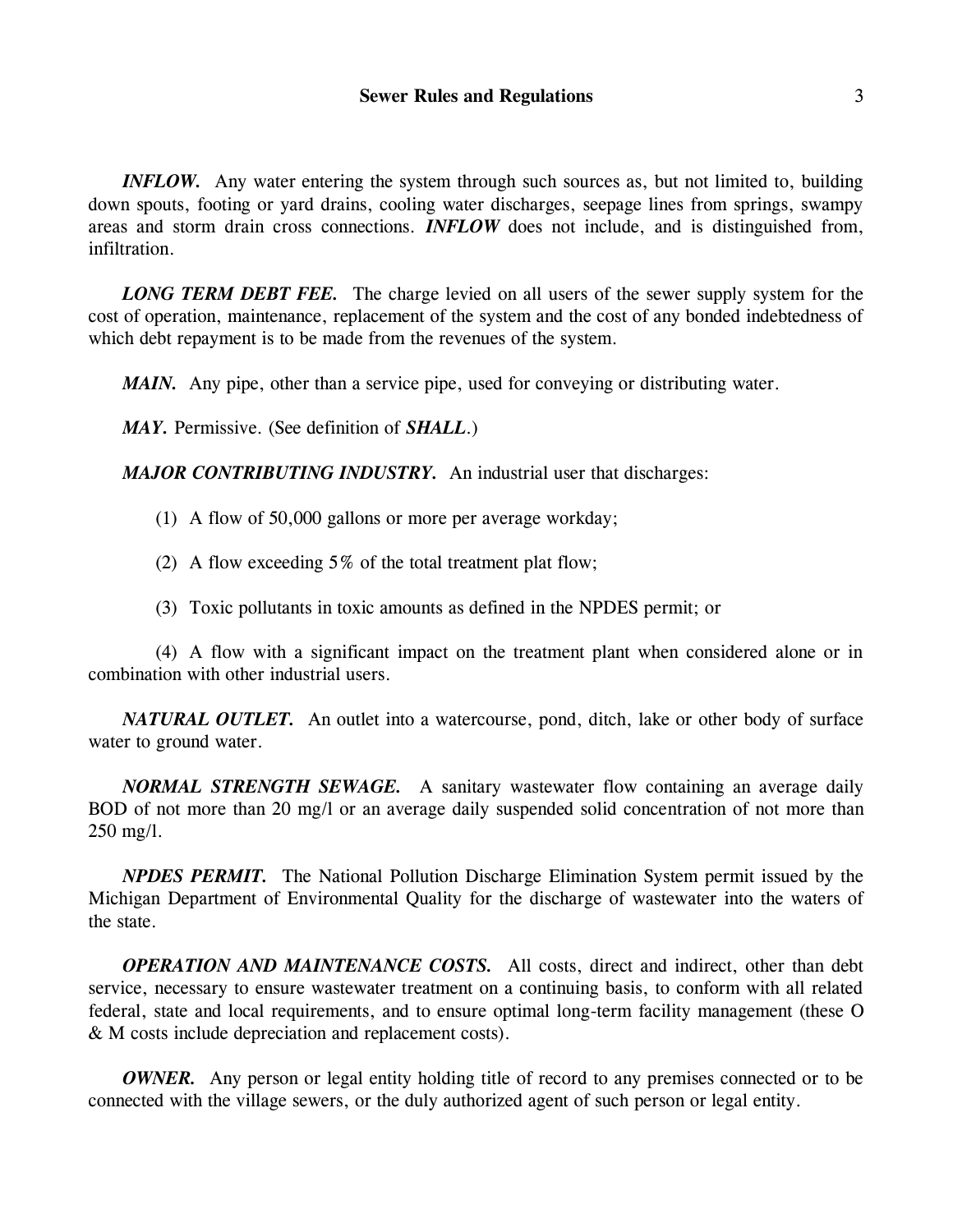*pH.* The logarithm of the reciprocal of the concentration of hydrogen ions in grams per liter of solution.

*PREMISES.* A single, continuous parcel of land or record upon which is located a structure used for residential, commercial or industrial purposes, together with any accessory buildings.

*PROPERLY SHREDDED GARBAGE.* The waste from preparation, cooking and dispensing of food that have been shredded to such a degree that all particles will be carried freely under the flow conditions normally prevailing in public sewers, with no particle greater than one-half inch in dimension.

*PUBLIC SEWER.* A sewer in which all owners of abutting properties have equal rights, if any, controlled by public authority.

*REPLACEMENT.* Necessary expenditures made during the service life of the treatment works to replace equipment and plant appurtenances required to maintain the intended performance of the treatment work.

*SANITARY SEWER.* A sewer which carries sewage and to which stormwater, surface water, and groundwater are not intentionally admitted.

*SEWAGE.* A combination of water-carried wastes from residences, business buildings, institutions, governmental and industrial establishments, together with such groundwater, surface water and stormwater as may be present.

*SEWAGE TREATMENT PLANT/LAGOONS.* Any arrangement of devices and structures used for treating sewage.

**SEWAGE WORKS.** All facilities for collection, pumping, treating, and disposing of sewage.

*SEWER.* A pipe or conduit, open or closed, for carrying either wastewater or sewage, and any catch basins, connections, and appurtenances thereto, excluding, however sewer service pipes.

*SEWER SERVICE PIPE (*or *BUILDING SEWER).* The pipe conveying wastewater or sewage from the point of discharge or building drain on any premises to the public sewer.

*SHALL.* Mandatory; may is permissive. (See definition of *PERMISSIVE*.)

*SIGNIFICANT INDUSTRY.* Any industry which contributes greater than 10% of the design flow design loading of the treatment works.

*SLUG.* Any discharge of water, sewer or industrial waste which in concentration of any given constituent or in quantity of flow exceeds for any period duration longer than 15 minutes, more than five times the average 24-hour concentration of flows during normal operation, or five times the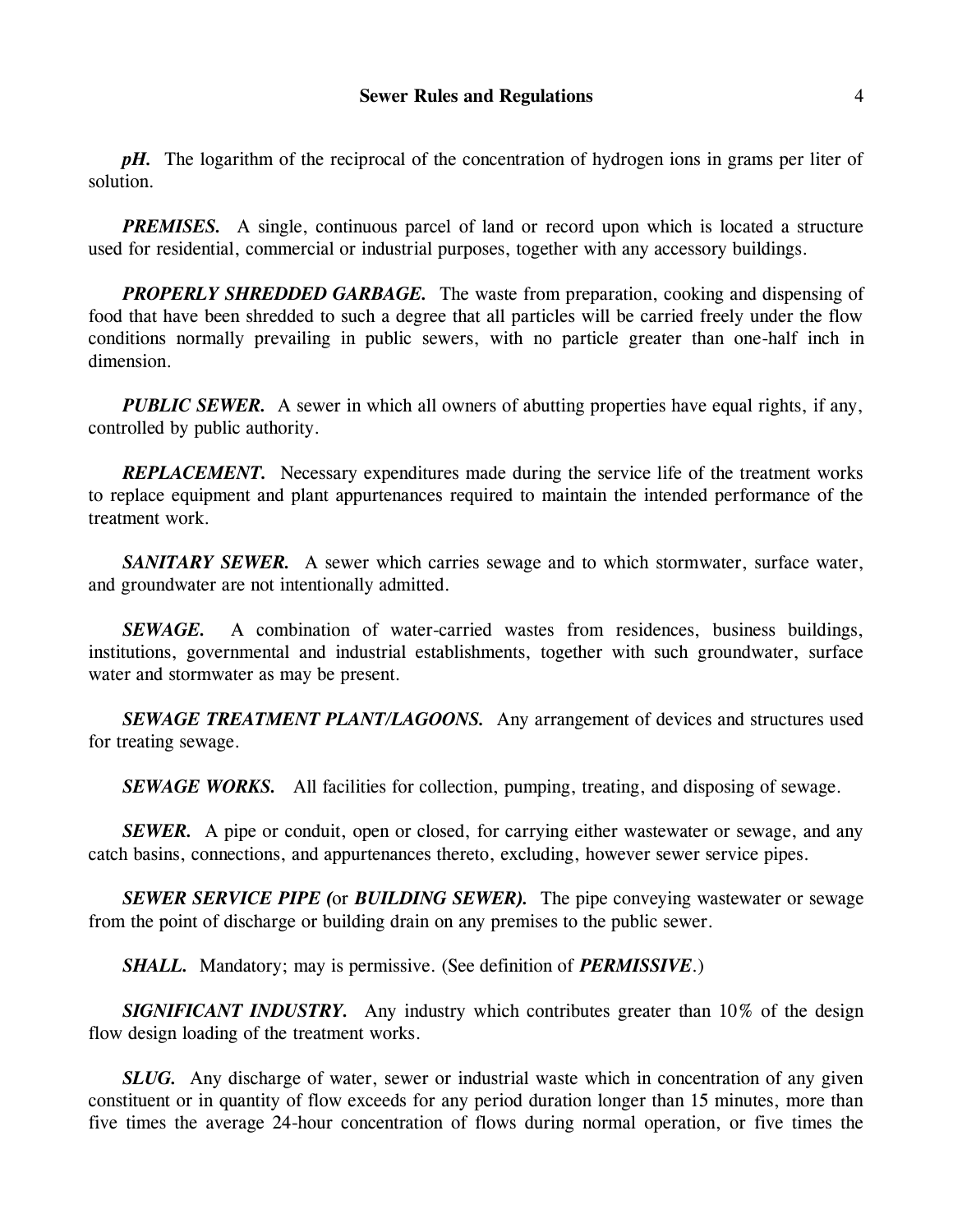allowable limit for those substances with allowable limits in this chapter.

*STORM DRAIN (STORM SEWER).* A sewer which carries stormwater and surface water and drainage, but excludes sewage and industrial waste, other than unpolluted cooling water.

*SUSPENDED SOLIDS.* Solids that either float on the surface or are in suspension in the water, sewage or liquids and which are removable by laboratory filtering and are not referred to as non-filterable residue in laboratory testing.

*USER CHARGE.* The charge levied on all users of the treatment works for the cost of operation repairs and maintenance, including replacement, of the treatment works and the cost of any bond debt of which debt repayments to be made from the revenues of the works.

*WATERCOURSE.* A channel in which a flow of water occurs, either continuously or intermittently. (Ord. 114-12, passed - -)

## **' 53.02 RATES.**

It is determined to be desirable and necessary for the public health, safety, and welfare of the village that the village sewer utility is operated by the village on a public utility rate basis in accordance with the provisions of Public Act No. 94 of 1933 (M.C.L.A. '' 141.01 *et seq.*), as amended.

(A) *Rate sufficiency.* It is declared necessary for the protection of the health, welfare and convenience of the citizens of the village to levy and collect charges upon the premises served by the municipal sewer system. The proceeds of the charges are to be used for the benefit and maintenance of the system, for the retirements of bond indebtedness incurred therefor, for operation and maintenance, and for the construction of replacement sewer facilities. The rates hereby adopted from time to time, by resolution of the Village Council are estimated to be sufficient to provide for the payment of the systems expenses and shall be revised as may be necessary to produce sufficient amounts.

(B) *Separate agreements.* The Village Council shall, from time to time, set the rates for sewer service by resolution. The rates and charges established by resolution do not preclude or prevent the village from entering into separate agreements that would be in the best interests of the village. (Ord. 114-12, passed - -)

### **' 53.03 CONTROL OF PUBLIC SEWERS.**

The sewers of the village are under the exclusive control of the Council, and no person other than authorized village agents or employees shall disturb, tap, change, obstruct, or interfere with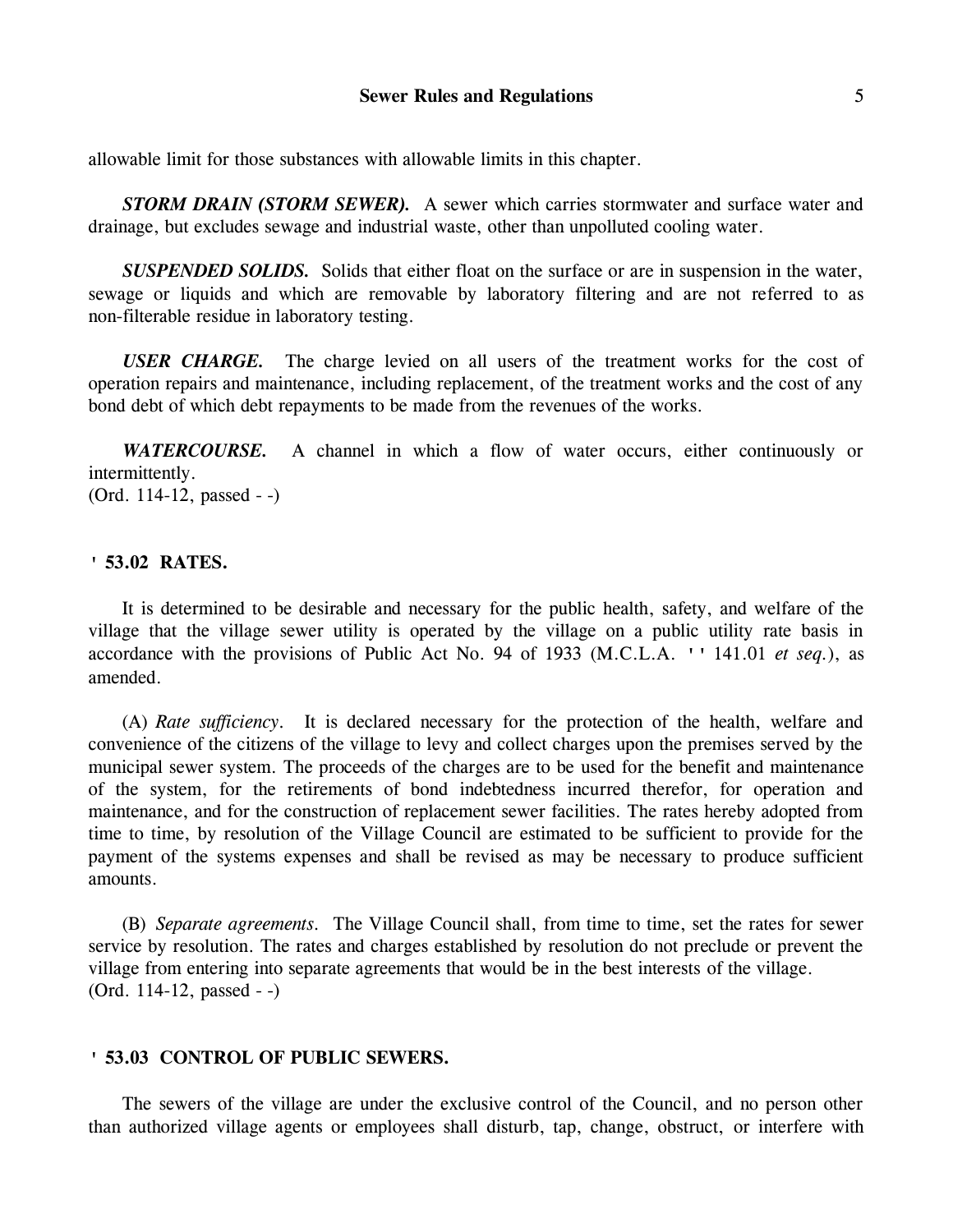them in any way. (Ord. 114-12, passed - -) Penalty, see ' 53.99

# **' 53.04 EXTENSIONS OF PUBLIC SEWERS; APPLICATION OF PRIVATE INSTALLATIONS; CONDITIONS AND FEES FOR INSTALLATION BY THE VILLAGE.**

(A) *Extensions and changes.* Extensions of or change in the sewers shall be made only by direction of the Village Council. Written application for the extension of old or construction of new sewers shall be filed with the Village Clerk. The Village Clerk shall present the application to the Council at its next regular meeting called for such purpose.

(B) *Private installations.* Any person or other legal entity installing sewers at their own expense shall first submit plans and specifications of the work with the application. No work shall be performed prior to approval of the application by the Village Council. All work shall be performed consistent with the terms and conditions of the approval. The Village President or his or her designee, shall inspect the work from time to time, and may require such tests as he or she deems necessary. Water may not be admitted to the sewers, except for purpose of testing, until the Village President or his or her designee shall have filed with the Village Clerk written acceptance of the installation on behalf of the village. All costs of inspection and testing by the village shall be paid by the applicant prior to the acceptance. All residential users of the sewer system must be or become a resident of the village.

(C) *Installation by village.*

(1) Except as provided in division (A) above, each application of extension of sewer shall contain the applicant's agreement to pay a percentage of the cost of the extension deemed by a resolution of the Village Council. Upon receipt of the application, the Village President or his or her designee shall determine the estimated cost on a front footage basis and report the same to the Council. The Council shall approve or disapprove the project and direct that the applicant be notified. If the Village Council approves the extension, the Village President or his or her designee shall advise the applicant of the date when the determined percentage of the estimated cost shall be deposited in the office of the Village Clerk.

(2) Upon completion of the project, the actual cost of the extension shall be computed. If the actual cost exceeds the estimate, the applicant shall pay to the village, within ten days, the percent of the amount by which the actual construction cost exceeds the estimate. Therefore, the applicant is charged for the determined percentage of the total construction cost of the extension project. If actual construction cost is less than the estimate, the Village Clerk shall return to the applicant the amount of the deposit which exceeds the determined percentage of the actual construction cost.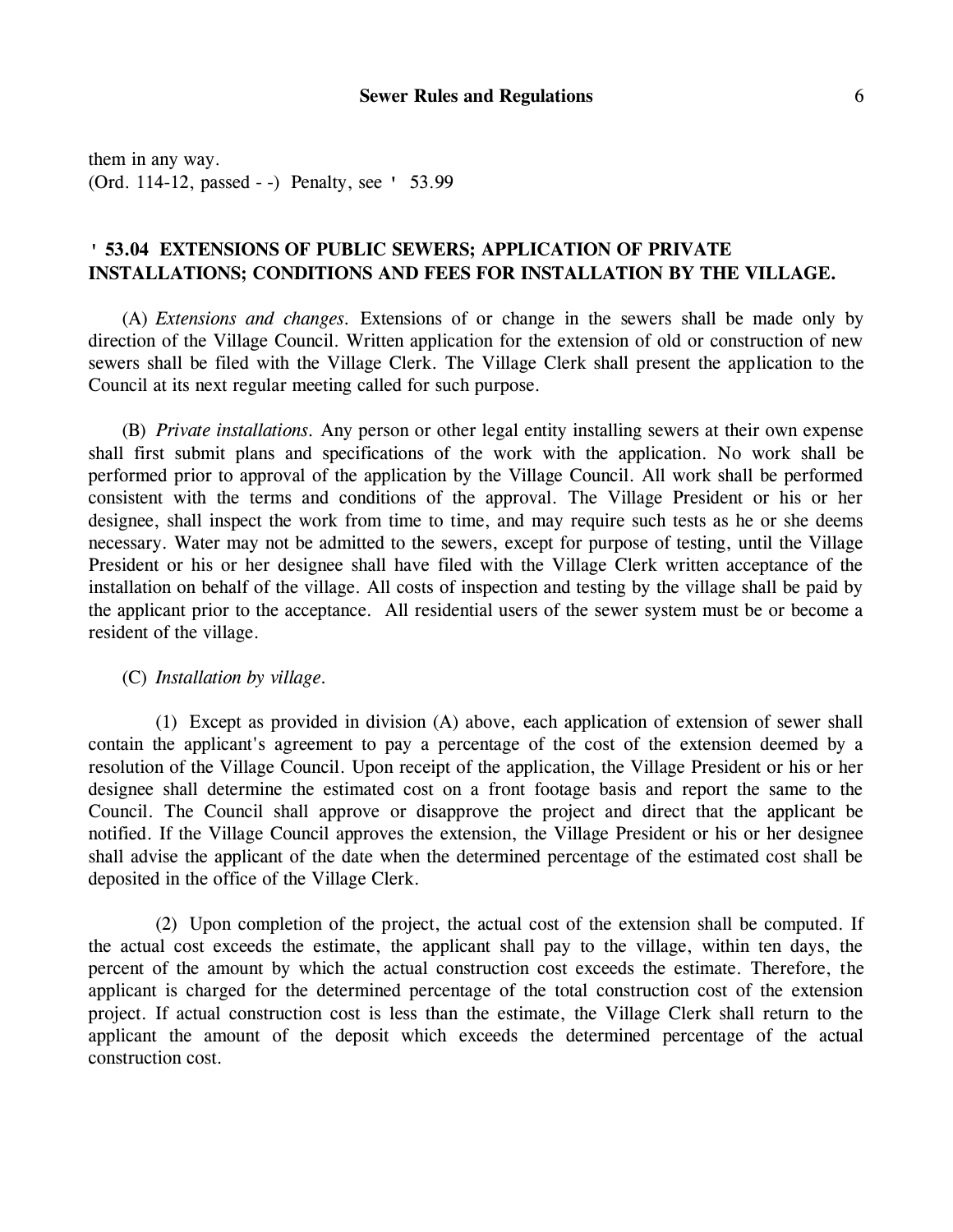## **Sewer Rules and Regulations** 7

(3) When the applicant is required to pay the determined percentage of the construction cost for extension of the sewer for adjacent property not owned by the applicant, the Village President or his or her designee shall file and retain a report containing the actual construction cost of the extension determined on a front footage basis, the completion date of the project and the name and address of the applicant or his or her heirs or assigns as provided by applicant. The report shall be maintained and available for inspection by the public. When an owner applies for sewer service connection to extended sewer, the applicant shall deposit with the Village Treasurer a sum equal to his or her proportionate share (on a front footage basis) of the actual cost of the extension. In this way, the applicant shall contribute the appropriate share of the original cost for sewer extension for adjacent property.

(4) The proportionate share of the owner of premises bounded on two sides by extended sewer shall be based upon the mean average distance. The applicant for service may file with the Village President or his or her designee a receipt showing payment of the proportionate share to the original applicant who contributed to the cost of the extension or the property heirs, successor or assigns. Alternately, the applicant for service may deposit the proportionate share of the extension cost with the village. In this case, the Village President or his or her designee shall within ten days notify the original participating applicant for extension (or his or her heirs or assigns) as shown in the report filed and maintained for this purpose. The notice shall be sent by certified mail, return receipts requested. The notice shall relate that a deposit has been made and that the party notified may come to the village office to claim the monies at any time within six months of the date of the notice. If the party so notified fails to personally come to the village within six months of the date of the notice, the monies shall be considered forfeited to the sewer fund of the village. (Ord. 114-12, passed - -) Penalty, see ' 53.99

# **' 53.05 APPLICATION FOR SERVICE; FEES AND COSTS; INSTALLATION AND MAINTENANCE, BUILDING SEWERS AND CONNECTIONS.**

(A) No unauthorized person shall uncover, make any connection with, open into, use, alter or disturb any public sewer mains and/or appurtenances without first obtaining a written permit from the Village Office.

- (B) There shall be two classes of building sewer permits:
	- (1) Service to residential and/or commercial; and
	- (2) Service to establishments producing industrial wastes.

(C) In either case, the owner or his or her agent shall make application on a special form furnished by the village office. The permit application shall be supplemented by any plan, specifications or other information considered pertinent in the judgment of the Village President or his or her designee. A permit and inspection fee for residential, commercial or industrial building sewer permit, which is set from time to time by resolution of the Village Council, shall be paid to the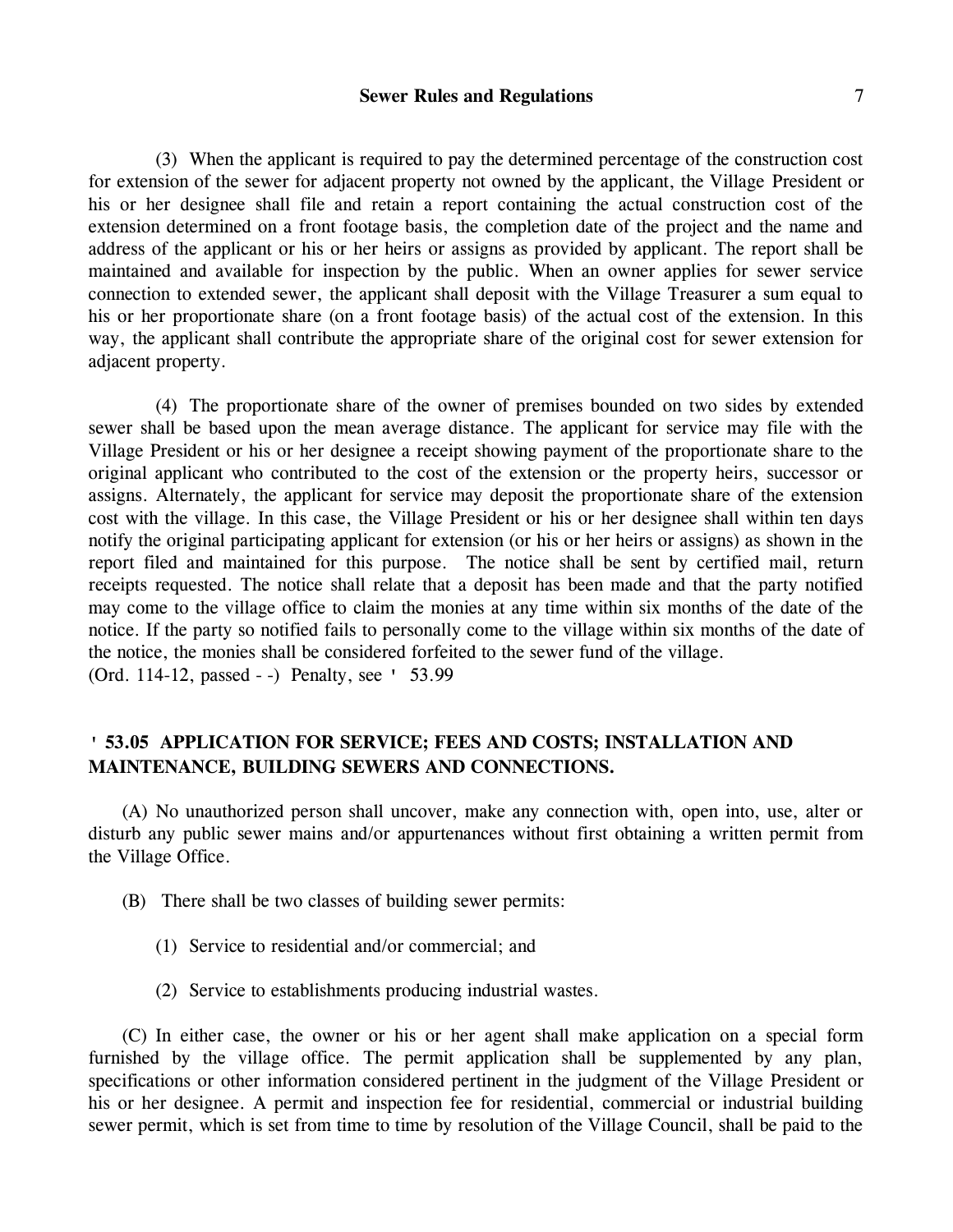Village Treasurer at the time the application is filed.

(D) An application for connection with public sewer shall be accompanied by the applicable permit fee. The applicant shall be responsible for installing and maintaining, at the applicants expense, all sewer service pipe and connections from the point of village installation to and upon applicant's premises, in a manner consistent with the terms of this chapter. The village shall supply a sewer saddle at the main. If the owner of premises fails to properly maintain sewer service lines for which he or she is responsible such that unsatisfactory or unsanitary sewage conditions exist on any premises, the Village Council may order discontinuance of sewer service to the premises until conditions are corrected to the satisfaction of the Village Council.

(E) All costs and expenses incidental to the installation and connection of the building sewer shall be borne by the owner. The owner shall indemnify the village from any loss or damage that may directly or indirectly be occasioned by the installation of the building sewer.

(F) A separate and independent building sewer shall be provided for every building, except where one building stands at the rear of another on an interior lot and no private sewer is available or cannot be constructed to the rear building through an adjoining alley, courtyard or driveway. In this situation, the building sewer from the front building may be extended to the rear building.

(G) Old building sewers may be used in connection with new buildings only when they are found, on examination and test by the Village President or his or her designee, to meet all requirements of this chapter.

(H) The size, slope, alignment, materials of construction of a building sewer, methods to be used in excavating, placing of the pipe jointing, testing and backfilling the trench shall all conform to the requirements of the building and plumbing codes or other applicable rules and regulations of the state. In the absence of code provisions or in amplification thereof, the materials and procedures set forth in appropriate specifications of the ASTM and WPCF Manual of Practice No. 9 shall apply.

(I) Whenever possible, the building sewer shall be brought to the building at an elevation below the basement floor. In all buildings in which any building drain is too low to permit gravity flow to the public sewer, the sanitary sewage carried by the building's drain shall be lifted by an approved means and discharged to the building's sewer.

(J) The connection of the building sewer into the public sewer shall conform to the requirements of the building and plumbing code or other applicable rules and regulations of the village. The connection shall comply with procedures set forth in appropriate specifications. The connection shall be made gastight and watertight.

(K) Any deviation from the prescribed procedure and materials must be approved by the Village President or his or her designee before installation.

(L) The applicant for the building sewer permit shall notify the Village President or his or her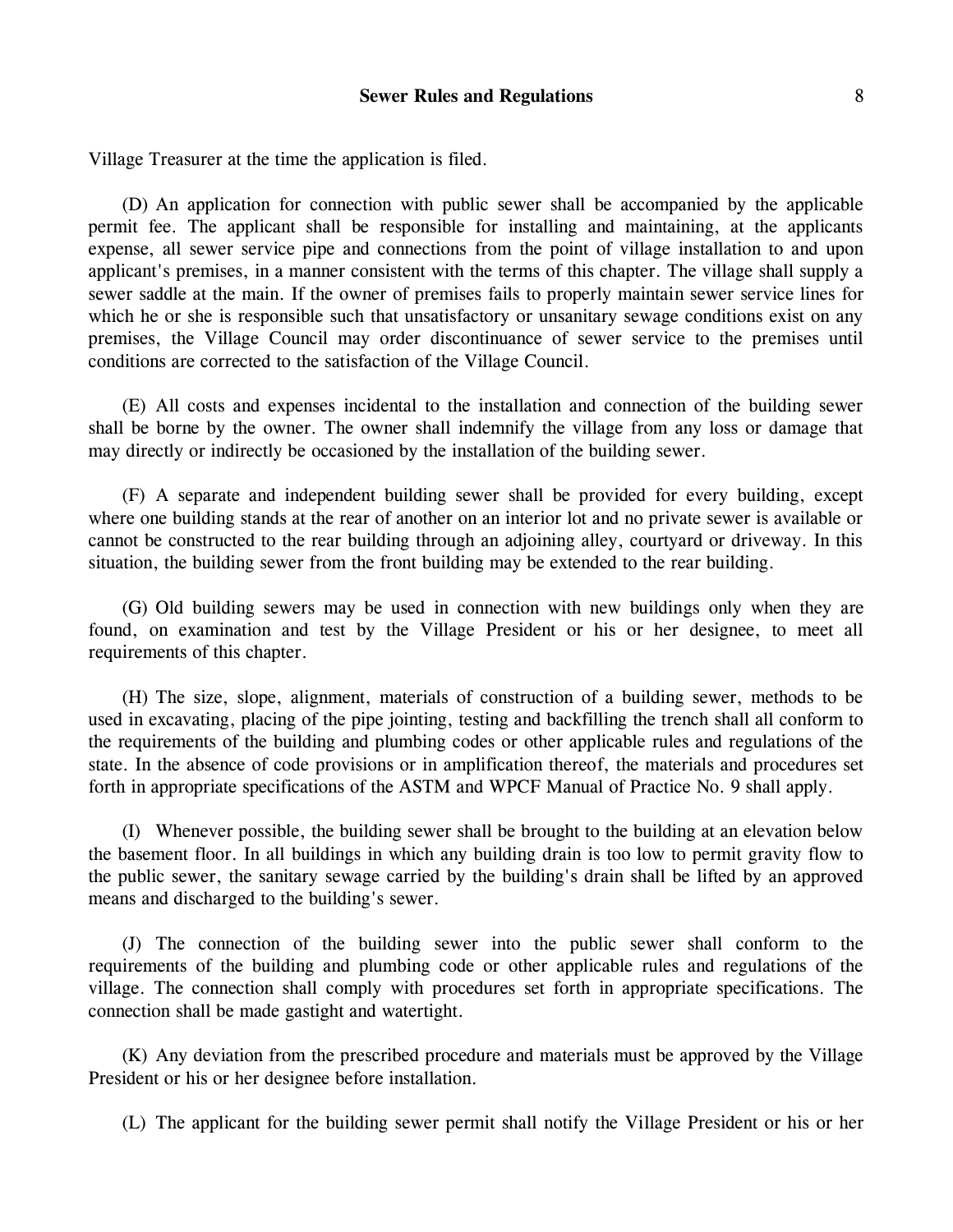designee when the building sewer is ready for inspection and connection to the public sewer. The connection shall be made under the supervision of the Village Manager or his or her representative.

(M) All excavations for building sewer installation shall be adequately guarded with barricades and lights so as to protect the public from hazard. Streets, sidewalks, parkways and other public property disturbed in the course of the work shall be restored in a manner satisfactory to the Village President or his or her designee.

(N) No connections will be allowed unless there is capacity available in downstream sewer, pump station, interceptors, force mains and treatment plant, including capacity for BOD and suspended solids in the treatment plant.

(O) All applicants must be residents of the village. (Ord. 114-12, passed - -) Penalty, see ' 53.99

### **' 53.06 SEWER SERVICE PIPES; PLACEMENT AND SPECIFICATIONS.**

The type and quality of sanitary sewer pipe and fillings used shall conform to the current specifications of the village at the time the permit is issued, and/or shall be approved by the Village President or his or her designee. All such pipe shall be not less than four inches in nominal inside diameter. The minimum size shall be increased; however, when required by the village in any case where the quantity of water likely to be discharged through the sewer service pipe is larger than that from a normal single-family residence. All such pipe shall be laid with a fall from the building to the sewer with such fall, insofar as practical, to be uniform throughout the length of the sewer service pipe. The fall of four-inch pipe shall not be less than one-eighth inch per foot. All sewer service pipe shall be subject to inspection by the Village President or his or her duly authorized agent. (Ord. 114-12, passed - -)

### **' 53.07 USE OF PUBLIC SEWERS.**

(A) *Water pollution.* It shall be unlawful for any person to place, deposit or permit to be deposited in any unsanitary manner upon property within the village, or in any area under the jurisdiction of the village, any human or animal excrement, garbage or other objectionable waste.

(B) *Stream pollution.* It shall be unlawful to discharge to any natural outlet within the village, or in any area under the jurisdiction of the village, any sewage to other polluted waters except where suitable treatment has been provided in accordance with subsequent provisions of this chapter.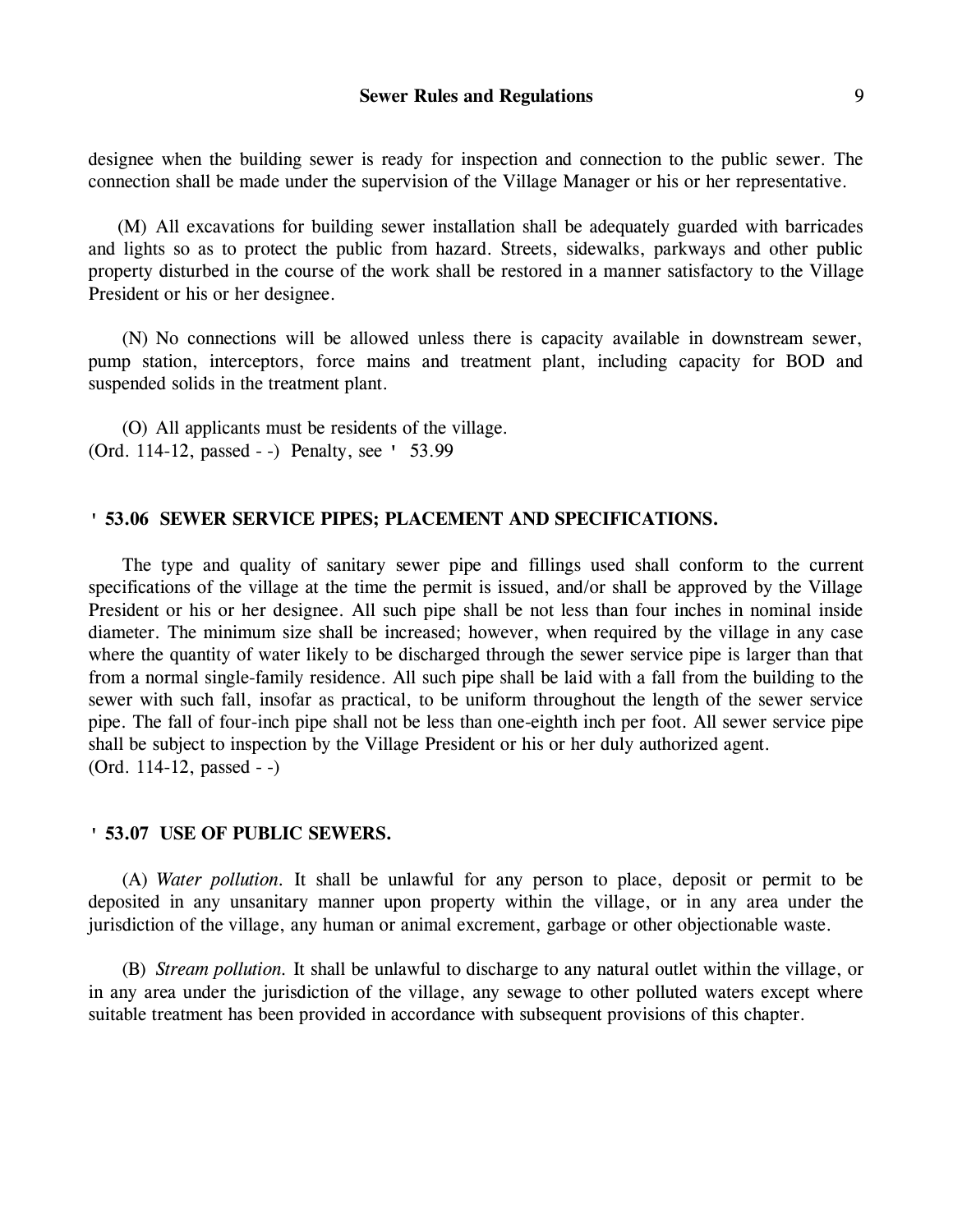## **Sewer Rules and Regulations** 10

(C) *Sewer connection required.* The owner of a structure in which sanitary sewage originates and is located not more than 200 feet from the nearest point of the public sanitary sewer system, as it is now or may hereafter be established, is hereby required to connect the structure with the public sewer in accordance with the provisions of this chapter within 60 days after date of official notice to do so. Failure to do so will subject the owner of the structure to penalties provided in this chapter, or the connection may be compelled as provided in ' 12754 of the public health code, Act No. 368 of Public Acts of Michigan 1978 (M.C.L.A. ' 333.12754), as amended. Upon connection with the public sewer any septic tanks, cesspools and similar private sewage disposal facilities shall be abandoned and filled with suitable material.

(D) *Industrial sewage discharges.* Any industry or structure discharging industrial waste to the sanitary sewer, storm sewer or receiving stream shall file the materials listed below with the Village President or his or her designee:

(1) A written statement setting forth the nature of the enterprise, the source and amount of water used, the amount of water to be discharged and the present or expected bacterial, physical, chemical, radioactive or other pertinent characteristics of the waste.

(2) A plan map of the building, the works or the complex. Each outfall to the surface waters, sanitary sewer, storm sewer, natural watercourse or groundwaters shall be noted and described. The waste stream identified.

(3) A sample test and reports detailing appropriate characteristics of wastes at the locations shall be filed on a schedule with the Village President or his or her designee and the appropriate state agencies, according to methods prescribed by the State Department of Public Health.

(4) The appropriate qualifications and appropriate state certifications of the supervising person(s) and the control person(s) managing the waste treatment facilities, process facilities and waste problems.

(5) A report of the raw materials entering the process or support system, the intermediate materials, the final product and the waste byproducts (as these factors may affect waste control).

(6) Records and reports on the final disposal of specific liquids, solids, sludge, oils, radioactive materials, solvents or other wastes.

(7) A written request shall be submitted to the Village Council for approval if any industrial process is to be altered to include or negate a process for waste or potential waste.

(E) *Private sewer systems.* Where connection to a public sanitary or combined sewer is not required under the provisions of this chapter or state law, the building sewer shall be connected to a private sewage disposal system complying with the regulations of the State Department of Public Health.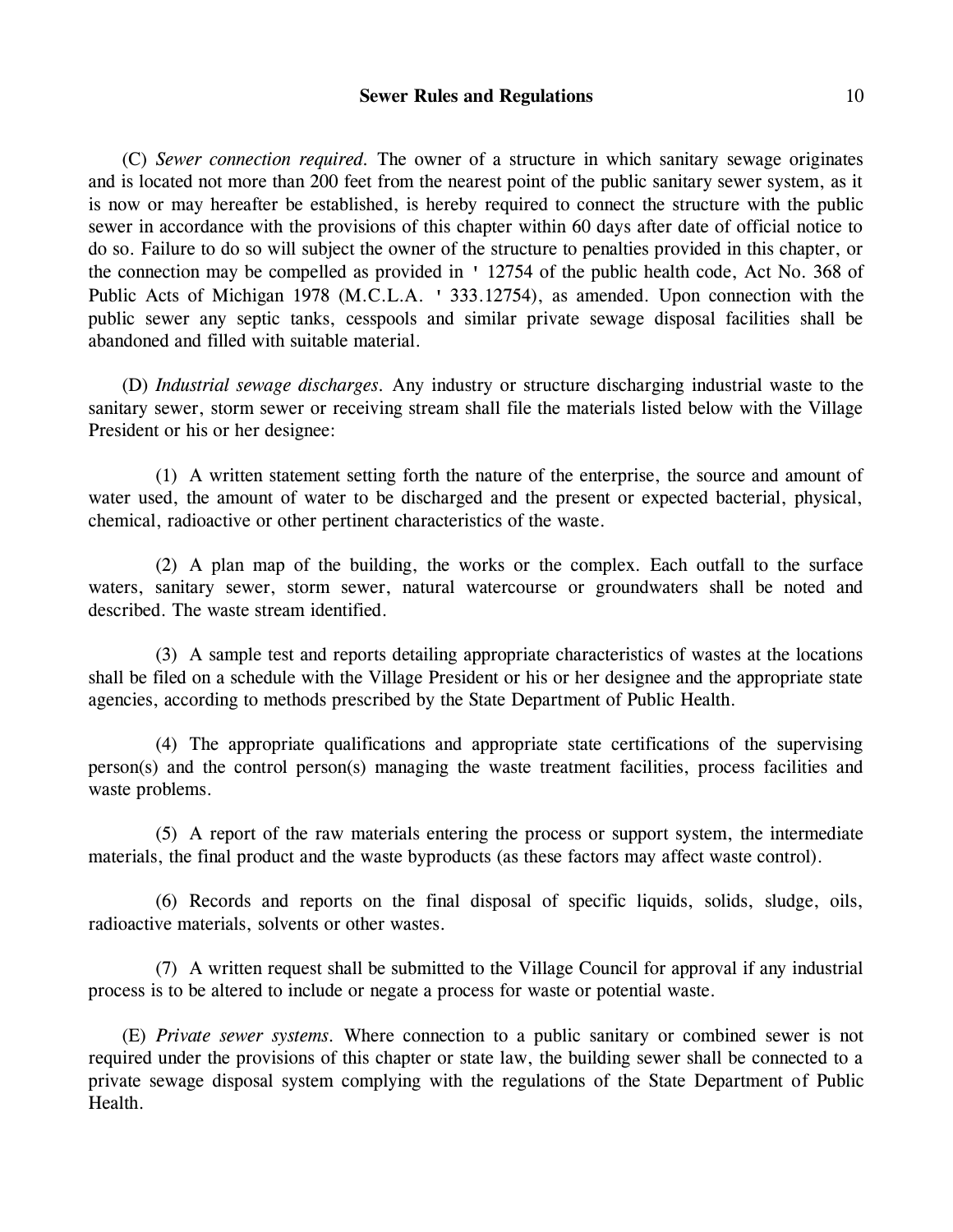(F) *Stormwater drains.* Stormwater drains may be utilized as follows:

(1) No person shall discharge or cause to discharge any stormwater, surface water, groundwater, roof runoff, subsurface drainage, uncontaminated cooling water or unpolluted industrial process waters to any sanitary sewer.

(2) Stormwater and all other unpolluted drainage shall be discharged to the sewers as are specifically designated as combined sewers, or to a natural outlet approved by the appropriate state agency. Industrial cooling water or unpolluted waters may be discharged, upon approval of the appropriate state agency, to a storm sewer or natural outlet.

(3) If the Council shall determine that any pre-existing connection of a storm drain to a sanitary sewer shall be discontinued, the Village President or his or her designee shall give notice to the owner or occupants of the premises to disconnect the storm water drain within ten days after the date of the notice. If the owner or occupant of the premises fails to comply with the notice, the village shall disconnect the stormwater drain. The disconnect costs plus an administrative charge of ten percent may be assessed against the premises and the owner.

(G) *Prohibited uses.* Except as provided in this section by specific limits, no person shall discharge any of the following described water or waste in any public sewers:

(1) BOD<sup>5</sup> in excess of 200 mg/l.

(2) COD in excess of 450 mg/l.

(3) Chlorine demand in excess of 15 mg/l.

(4) Color, as from, but not limited to, dyes, inks and vegetable tanning solutions shall be controlled to prevent light absorbency which would interfere with treatment plant processes or that prevent analytical determinations.

(5) Explosive liquid, solid, gas, gasoline, benzene, naphtha, fuel oil, or other flammables shall not be admitted.

(6) Garbage not properly shredded (no particle size greater than one-half inch) shall not be allowed.

(7) Grease, oils, wax, fat, whether emulsified or not, in excess of 50 mg/l, or other substances which may solidify or become viscous at temperatures between 32 degrees Fahrenheit and 150 degrees Fahrenheit shall not be admitted to the sanitary sewer.

(8) Industrial wastes in concentration in excess of those limits listed below shall not be allowed to enter sanitary sewers: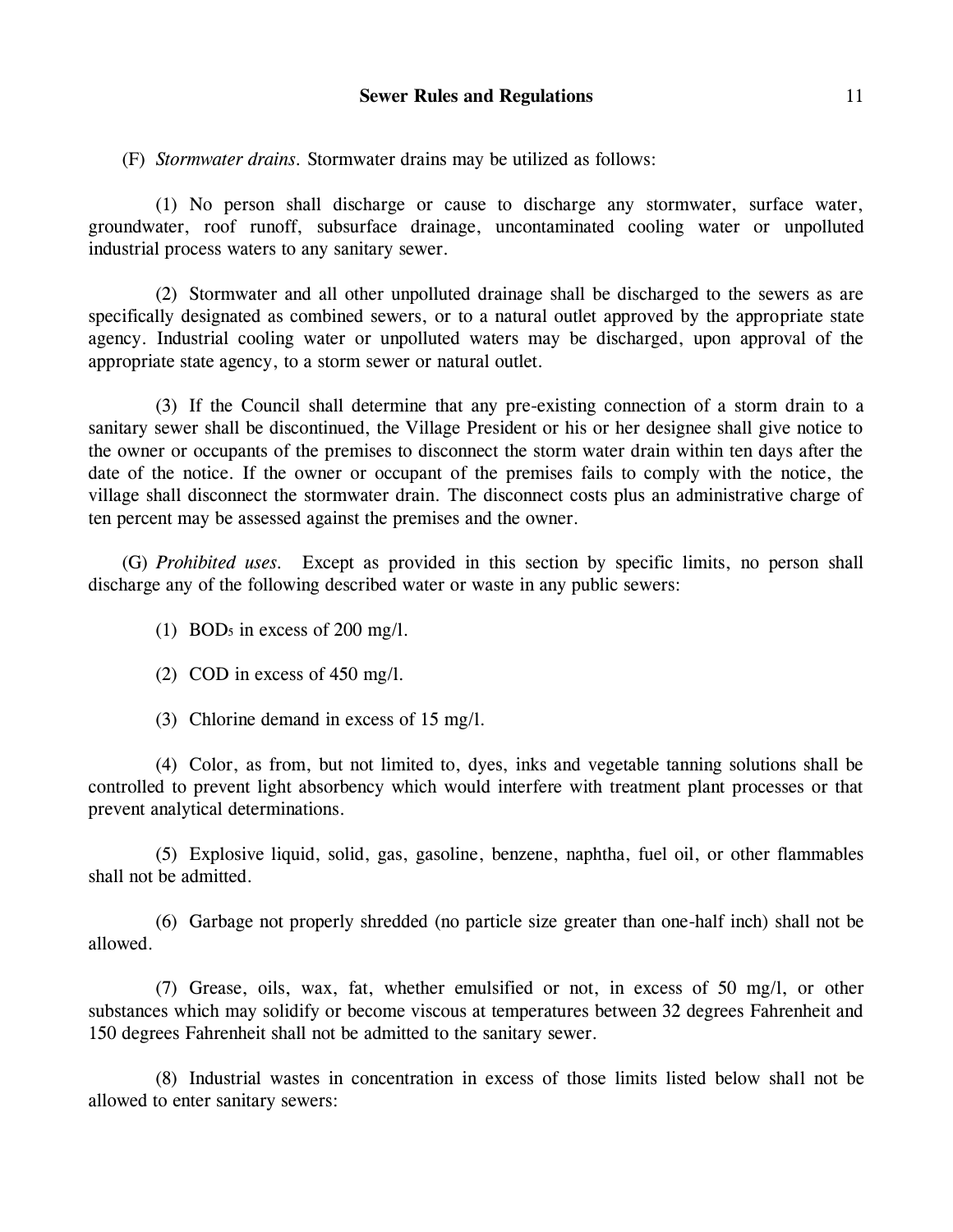(a) Cd Cadmium.

(b) CN Centane Number: Limitations set forth by appropriate state agencies to comply with federal guidelines for protection of treatment plant and receiving watercourse, and limitations set forth in the NPDES permit.

- (c)  $CR6+$  Chromium  $Cr6+$ .
- (d) Cr Total Chromium, Total.
- (e) Cu Copper.
- (f) Fe Iron.
- (g) Ni Nickel.
- (h) Pb Lead.
- (i) Phenols.
- (j) Zn Zinc.

(k) Or any other metallic compound in sufficient quantity to impair the operations of the sewage treatment process.

(9) Inert suspended solids (such as, but not limited to, Fuller's earth, lime slurries and lime residues) or dissolved solids (such as but not limited to, sodium chloride and sodium sulfate) in unusual concentrations shall not be allowed.

(10) Insoluble, solid, or viscous substances (such as, but not limited to, ashes, cinders, sand, mud, straw, shavings, metal, glass, tar feathers, plastics, wood, hair, fleshings, etc.) shall not be admitted to sanitary sewers.

(11) Noxious or malodorous gas (such as, but not limited to, hydrogen sulfide, sulfur dioxide or oxides of nitrogen and other substances capable of public nuisance) shall not be allowed.

(12) pH less than 5.5 and greater than 9.5 shall not be allowed.

(13) Radioactive wastes or isotopes of such half-life or concentration which may exceed limits established by applicable state and federal regulation shall not be allowed.

(14) Suspended solids in excess of 250 mg/l.

(15) Temperature of wastes less than 32 degrees Fahrenheit and greater than 150 degrees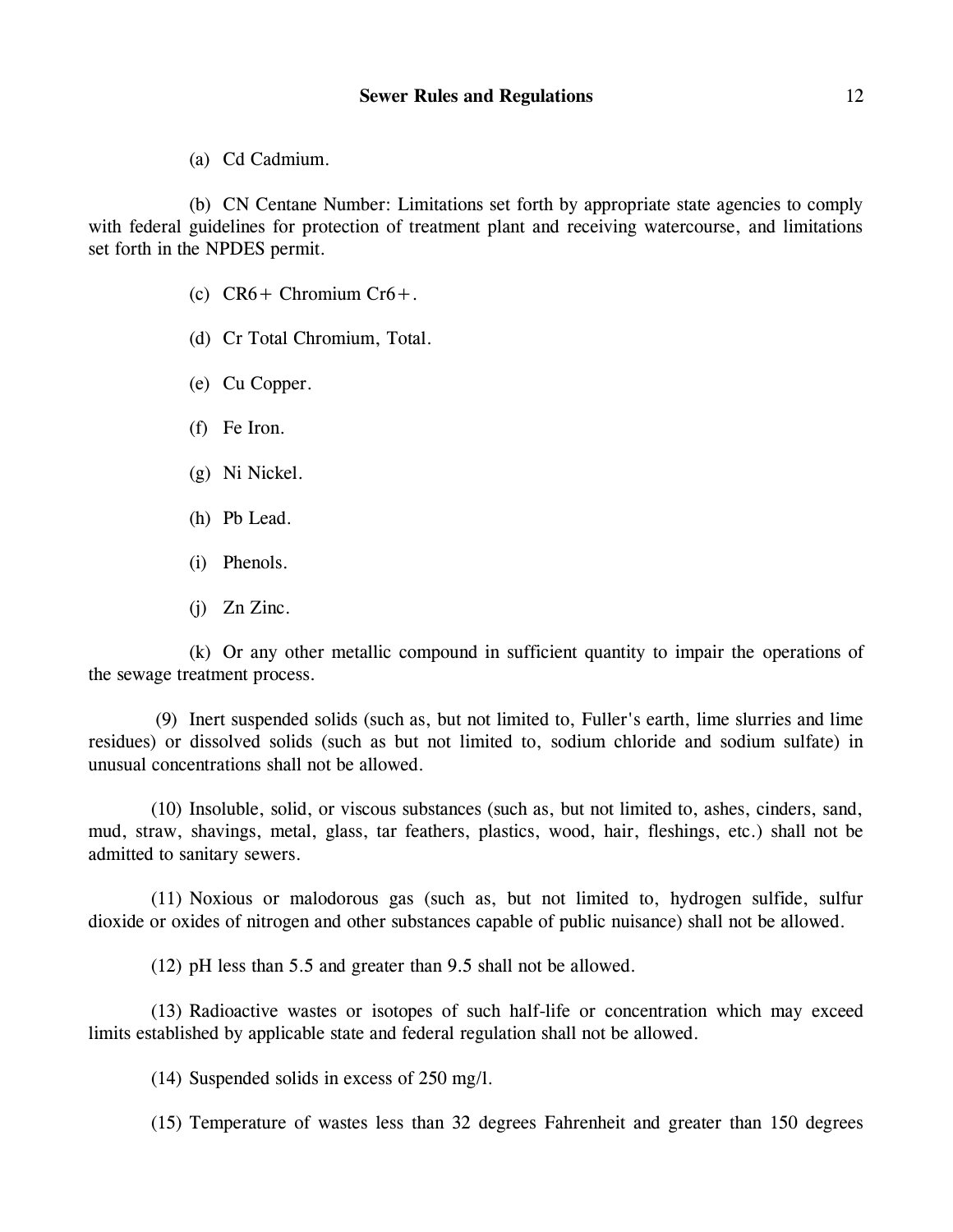Fahrenheit shall not be allowed.

(16) Waters or wastes containing substances which are not amenable to treatment and/or reduction by the sewage treatment processes employed are prohibited only to such degree that the sewage treatment plant effluent cannot meet the requirements of other agencies having jurisdiction over discharge to the receiving waters.

(H) *Alternative responses to discharge of deleterious matter.* If any waters or wastes are discharged or are proposed to be discharged to the public sewers which contain substances or possess characteristics enumerated in division (G)(8), above, and which, in the judgment of the Village President or his or her designee, may have a deleterious effect upon the sewage works, process, equipment or receiving waters or otherwise create a hazard to life or constitute a public nuisance, the Village Council or their designee may:

- (1) Reject the waste.
- (2) Require pretreatment to the level and rates of discharge.

(3) Require control over the quantities and rates of discharge.

(4) (a) Require new industrial customers or industries with significant changes in strength or flow to submit prior information to the Village Council concerning the proposed flows.

(b) If the Village Council permits the pretreatment or equalization of waste flows, the design and installation of the plants and equipment shall be subject to the review and approval of the Village Council and shall be subject to the requirements of all applicable codes, ordinances and laws.

(I) *Interceptors.* Grease, oil, and sand interceptors shall be provided when, in the opinion of the Village President or his or her designee, they are necessary for the proper handling of liquid wastes containing grease in excessive amounts or any flammable wastes, sand or other harmful ingredients. Interceptors shall not be required for private living quarters or dwelling units. All interceptors shall be of a type and capacity approved by the Village Council and shall be located as to be readily and easily accessible for cleaning and inspection.

(J) *Maintenance of preliminary treatment facilities.* Preliminary treatment or flow equalizing facilities which provide for any water or wastes shall be maintained continuously in satisfactory and effective operating condition by the owner at owner's expense.

(K) *Observation manholes.* When required by the Village President or his or her designee, the owner of any property serviced by a building sewer carrying industrial wastes shall install a suitable control manhole, together with the necessary meters and other appurtenances in the building sewer to facilitate observation, sampling and measurement of wastes. The manhole, when required, shall be accessible, safely located and constructed in accordance with plans approved by the Village President or his or her designee. The manhole shall be installed by the owner at his or her expense and shall be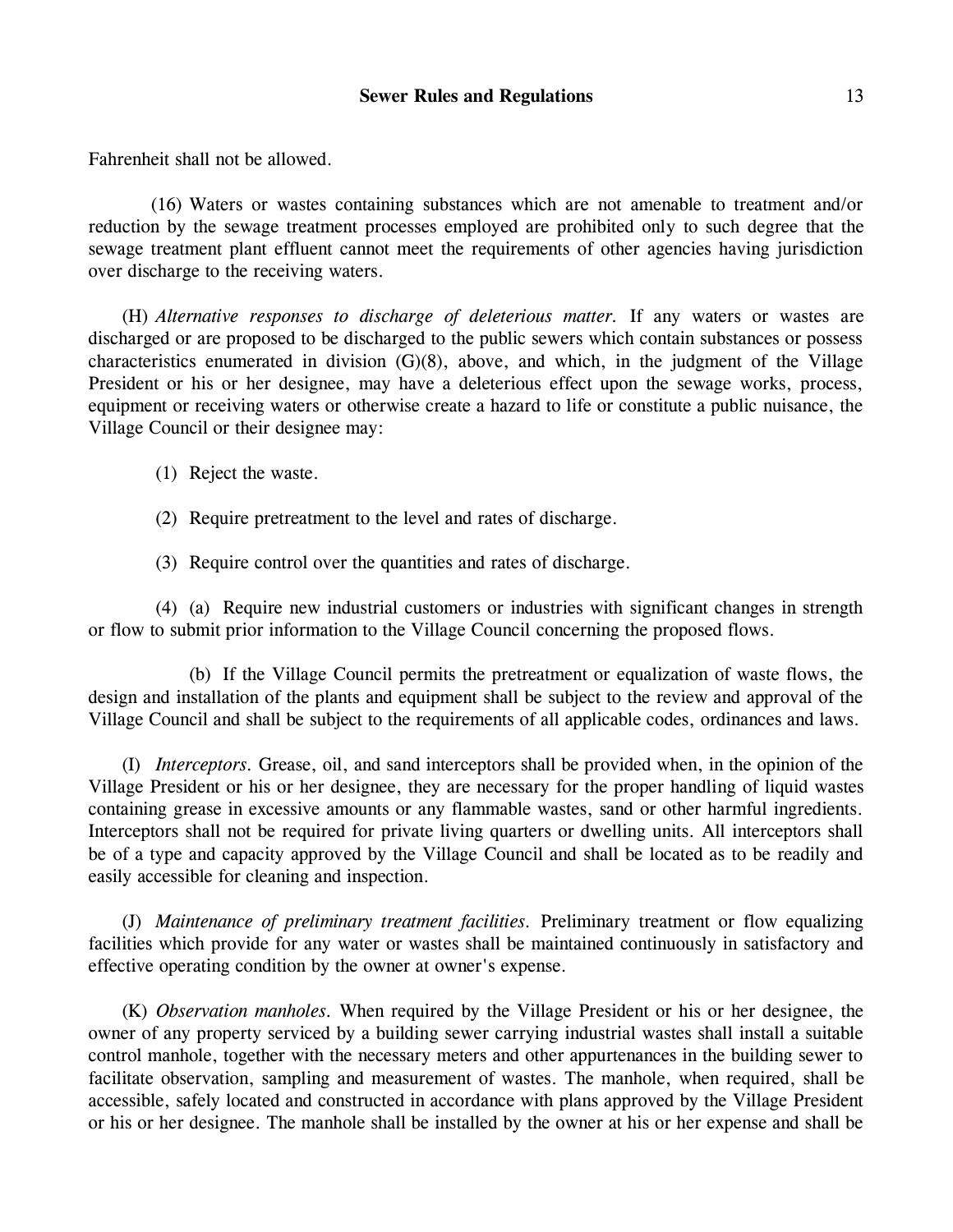maintained by him or her so as to be safe and accessible at all times.

(L) *Methods of testing.* All measurements, tests and analyses of characteristics of waters and wastes to which reference is made in this chapter shall be determined in accordance with the most recent edition of *Standard Methods for the Examination of Water and Sewage* and shall be determined at the control manhole or upon suitable samples taken at the control manhole. If no special manhole has been required, the control manhole shall be considered to be the nearest downstream manhole in the public sewer to the point at which the building sewer is connected. Sampling shall be carried out by customarily accepted methods to reflect the effect of constituents upon the sewage works and to determine the existence of hazards to life, limb and property. The particular analyses involved will determine whether a 24-hour composite of all outfalls of any premises is appropriate or whether grab samples should be taken.

(M) *Special agreements prior to discharge of deleterious matter.* No statement contained in this section shall be construed as preventing any special agreement or arrangement between the Village Council and any industrial concern whereby an industrial waste of unusual strength or character may be accepted by the village for treatment, subject to payment therefore by the industrial concern.

(N) Pretreatment of industrial cooling water. Industrial cooling water containing the pollutants as insoluble oils and grease or other suspended solids shall be pretreated for removal of the pollutants and then discharged to the storm sewer.

(O) *Protection from damage.* No unauthorized person shall maliciously, willfully or negligently break, damage, destroy, uncover, deface or tamper with any structure, appurtenance or equipment which is part of the municipal sewage works.

(P) *Powers and authority of inspectors.* Duly authorized and properly identified agents of the village, the State Department of Natural Resources or United States Environmental Protection Agency shall be permitted to enter upon all properties for the purpose of inspection, observation, measurement, sampling and testing in accordance with the provisions of this chapter. The Village President or his or her representative shall have no authority to inquire into any process including metallurgical, chemical, oil refining, ceramic, paper or other industries beyond that point having a direct bearing on the kind and source of discharge to the sewers, waterways or facilities for wastewater treatment. While performing the necessary work on private properties referred to in this subsection, the Village President or his or her designee or duly authorized employees of the village shall observe all safety rules applicable to the premises established by the company. The company shall be held harmless for injury or death to the village employees. The village shall indemnify the company for liability claims and demands for personal injury or property damage asserted against the company and growing out of the gauging and sampling operation, except as such may be caused by negligence or failure of the company to maintain safe conditions.

(Ord. 114-12, passed - -) Penalty, see ' 53.99

# **' 53.08 RATES; BILLING AND COLLECTION FOR SEWAGE TREATMENT SERVICE.**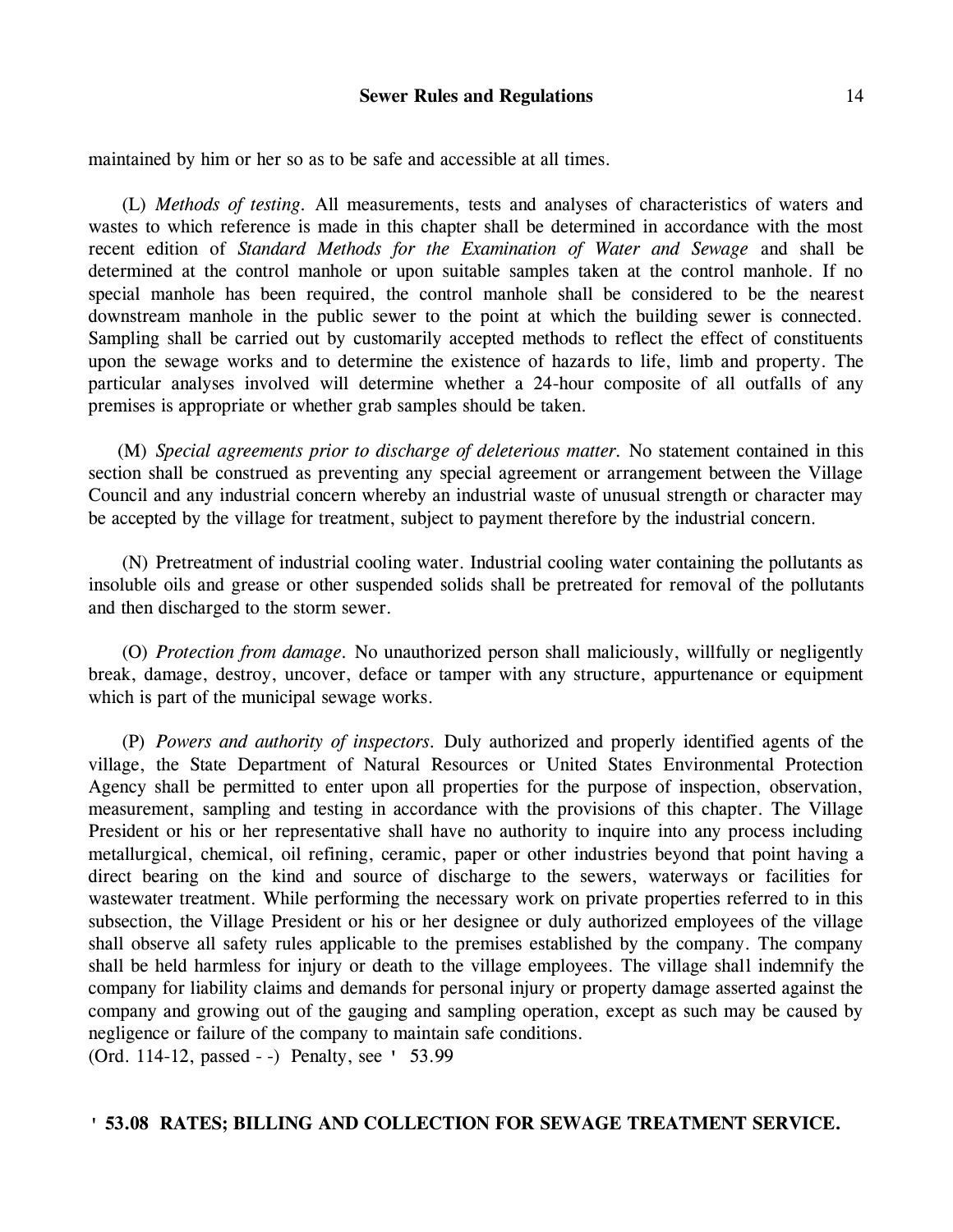(A) *Joint billing.* Each bill submitted for water and sewer service shall show the sum then due and payable for both water service and sewer service combined. The service components of the statement shall not be severable but shall be paid as one bill. All payments accepted on behalf of the village shall be applied to the earliest existing amount unpaid and to any penalty thereon. Any partial payment shall be applied first to any penalty imposed, and then to amounts due for service prorated over the water and sewage treatment service components of the bill with the water component being paid first.

(B) *Unmetered service during construction.* The owner of premises upon which a building is being constructed where a temporary meter has not been installed but which receives sewer service during construction shall be charged the appropriate minimum rates for the service, as provided in the rate schedules, prorated on a monthly basis for the term of the use.

(C) *Unmetered dwelling units.* For any building which has more than one dwelling unit or commercial enterprise, each distinct unit or enterprise shall be charged the appropriate rates for the service as provided in the rate schedule. (Ord. 114-12, passed - -)

# **' 53.09 COMPLAINTS TO COUNCIL.**

Any person claiming to be overcharged for sewage treatment service or otherwise claiming to be aggrieved by any action taken pursuant to this chapter shall first make a complaint in writing to the Village Clerk for placement of the matter upon the agenda for the next regular Village Council meeting. The complainant shall make full presentation at the meeting for consideration by the Council. Compliance with this procedure shall be a condition precedent to any other action upon the matter which may be available to the complainant. (Ord. 114-12, passed - -)

### **' 53.10 SERVICE; LIABILITIES.**

The village shall endeavor to furnish continuous service to users, but does not guarantee uninterrupted service and shall not be liable for any damage which a user may sustain by reason of the failure or deficiency in the operation of the systems, whether caused by accident, repair, maintenance or any other cause, nor shall the village be liable for damages which the user may sustain by reason of failure of water supply, or for damages to persons or property arising, occurring or resulting for the supply of water or from any apparatus or appurtenance in connection therewith. (Ord. 114-12, passed - -)

### **' 53.11 INJURY TO SYSTEM OR FACILITIES.**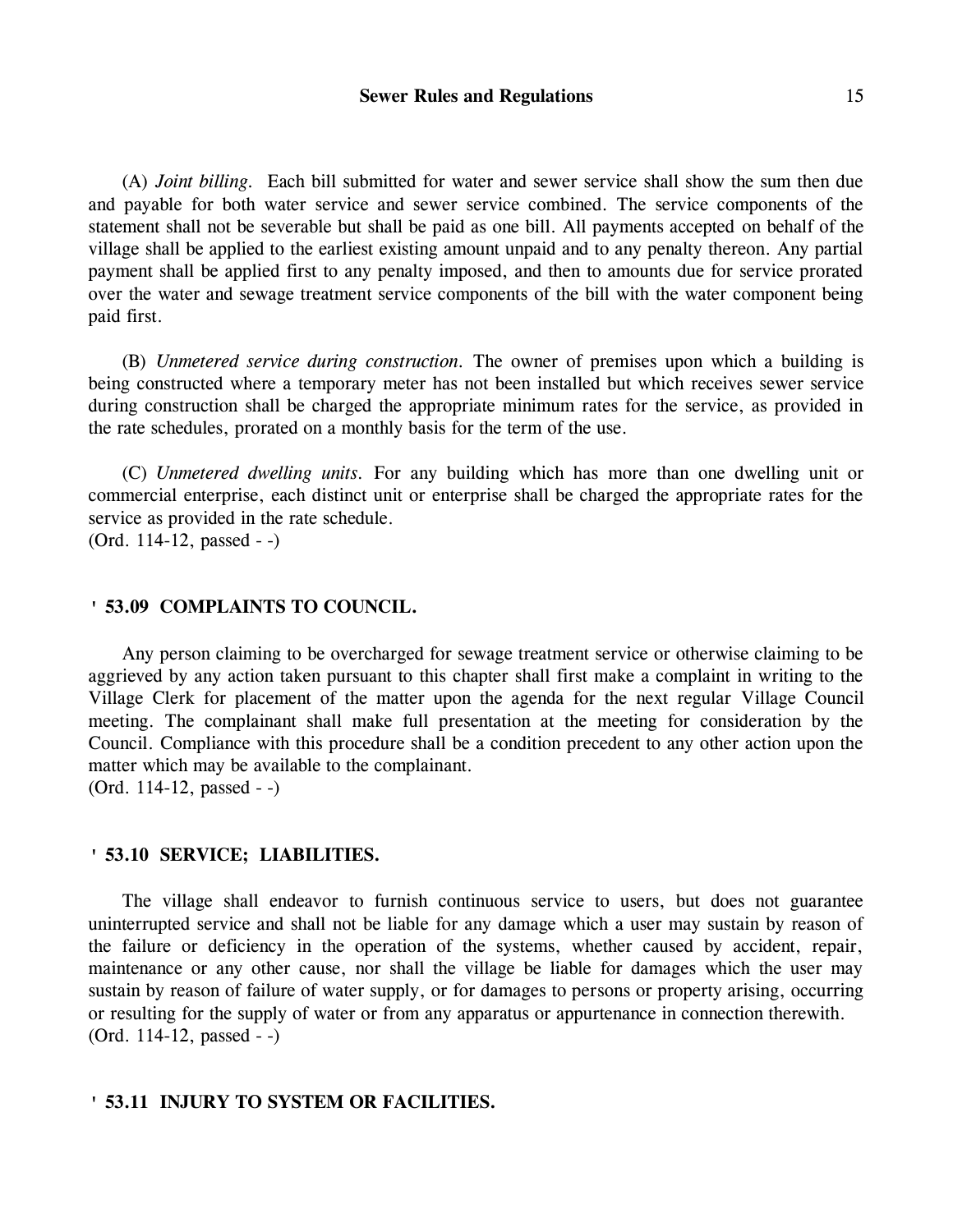No person, except an employee of the village in the performance of his or her duties, shall willfully or carelessly break, damage, destroy, uncover, deface or tamper with any structure, appurtenance or equipment which is a part of the village sewer system or sewer treatment facilities. (Ord. 114-12, passed - -) Penalty, see ' 53.99